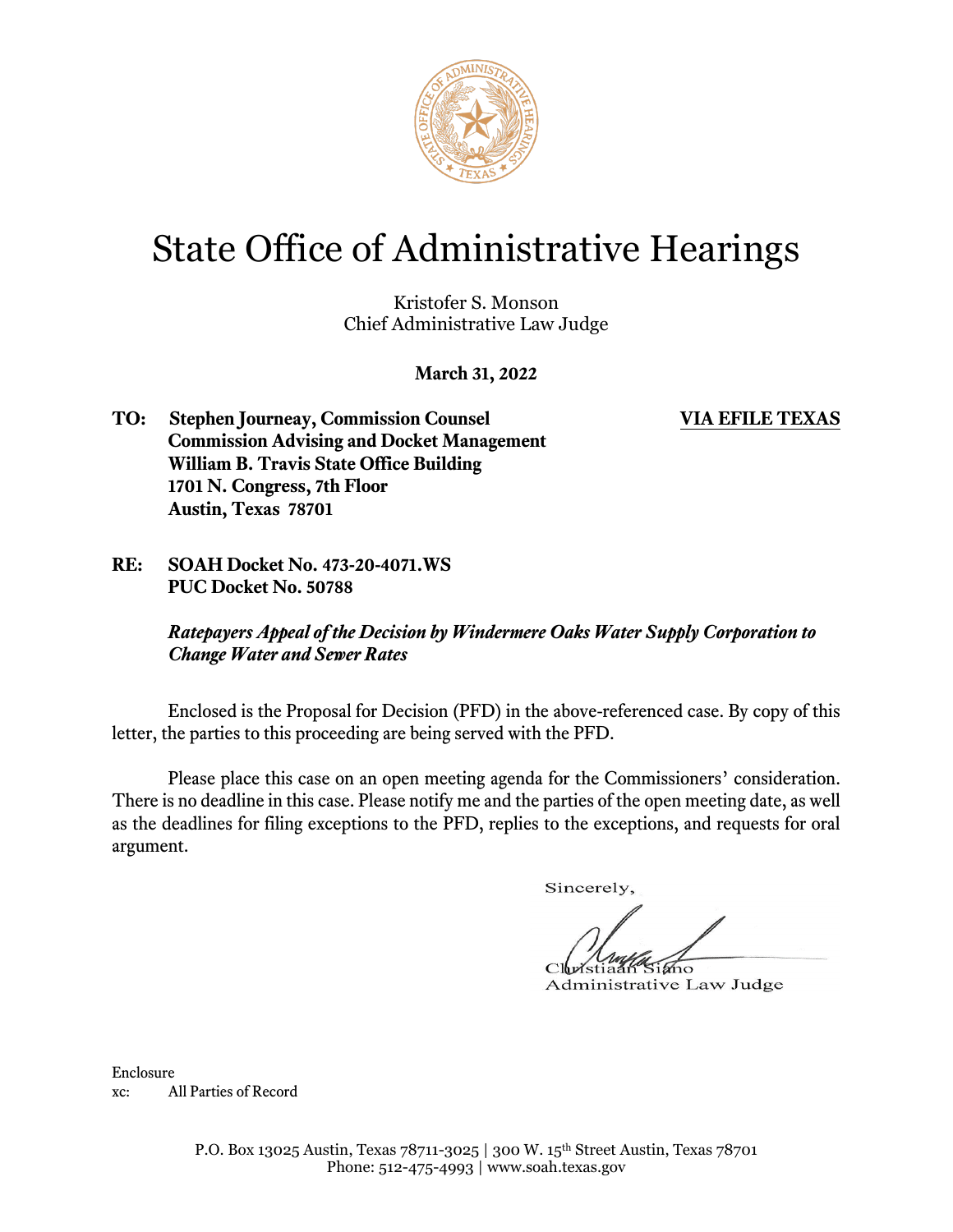# **SOAH DOCKET NO. 473-20-4071.WS PUC DOCKET NO. 50788**

**§ § § § §**

**RATEPAYERS APPEAL OF THE DECISION BY WINDERMERE OAKS WATER SUPPLY CORPORATION TO CHANGE WATER AND SEWER RATES**

**BEFORE THE STATE OFFICE OF ADMINISTRATIVE HEARINGS**

#### **PROPOSAL FOR DECISION**

#### **I. INTRODUCTION**

Ratepayers (Ratepayers) of Windermere Oaks Water Supply Corporation (Windermere or WOWSC) appealed a rate decision by Windermere's board of directors approving an increase to water and sewer base rates to recover the cost of certain outside legal expenses. Staff (Staff) of the Public Utility Commission of Texas (Commission) supports removing the legal expenses from the revenue requirement. For the reasons explained below, the administrative law judges (ALJs) recommend that the Commission dismiss this appeal and award the rate case expense amount supported by Windermere.

#### **II. JURISDICTION, NOTICE, AND PROCEDURAL HISTORY**

The Commission has jurisdiction over this matter pursuant to Texas Water Code § 13.043. The State Office of Administrative Hearings (SOAH) has jurisdiction over matters relating to the conduct of the hearing and issuance of a proposal for decision, if needed, pursuant to Texas Government Code § 2003.049.

On February 1, 2020, Windermere's board of directors approved a rate increase effective March 23, 2020. Within 90 days thereafter, on April 27, 2020, Ratepayers appealed the board's decision. The petition was signed by 52 of Windermere's 271 active connections. Windermere filed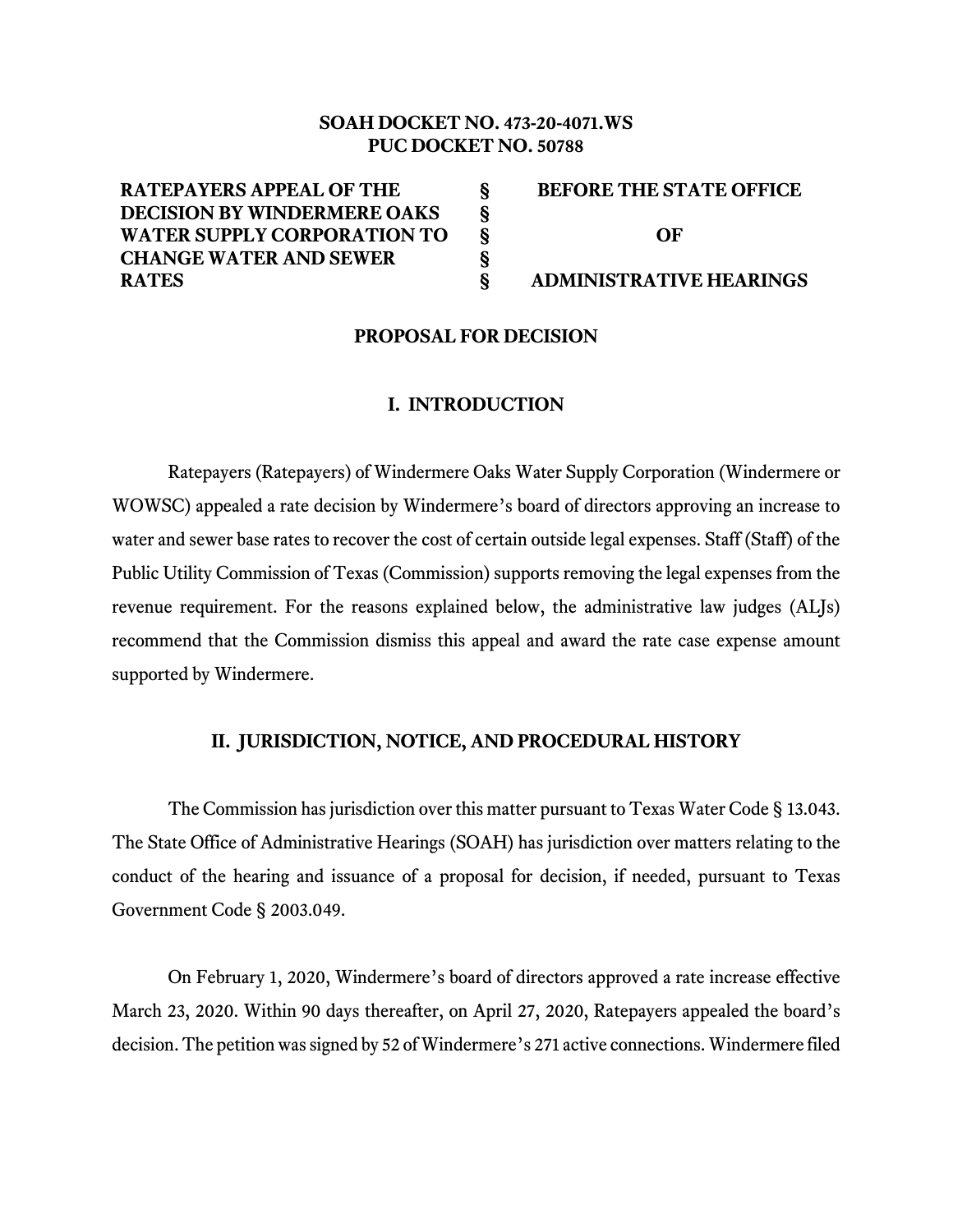a response to the petition. [1](#page-2-0) The Commission found the petition sufficient and referred the case to SOAH, requesting the assignment of an ALJ to conduct a hearing and issue a proposal for decision, if necessary.[2](#page-2-1) No party requested interim rates or an effective date other than the original one proposed by Windermere. This matter was referred to mediation, which did not resolve the dispute.<sup>[3](#page-2-2)</sup>

In support of its rate increase and rate case expenses, Windermere filed direct testimony of George Burriss, Joe Gimenez, Mike Nelson, and Jamie Mauldin. Ratepayers filed direct testimony of Daniel Flunker, Pattie Flunker, Bill Stein, and Kathryn E. Allen. Staff filed direct testimony of Spencer English, Stephen Mendoza, Heidi Graham, and Maxine Gilford. The testimony of Spencer English was subsequently adopted by Mark Filarowicz.<sup>[4](#page-2-3)</sup> Windermere filed rebuttal testimony of Mike Nelson, Joe Gimenez, and Grant Rabon. Both Staff and Windermere filed supplement direct testimony on rate case expenses.

A hearing was held on December 1-3, 2021, via videoconference. Ratepayers, Staff, and the Windermere appeared. The record closed initially on January 25, 2022, with the submission of reply briefs.<sup>[5](#page-2-4)</sup> The record was reopened on February 15, 2022, to admit WOWSC Exhibit 22, which provided updated rate case expenses. [6](#page-2-5)

Counsel for Windermere represented that it provided written notice of the hearing to all affected customers at a February 2, 2021 open meeting, albeit not on a Commission-prescribed

<span id="page-2-0"></span><sup>&</sup>lt;sup>1</sup> WOWSC Response to Order No. 1 (May 27, 2020).

<span id="page-2-1"></span><sup>2</sup> PUC Order No. 3 (June 23, 2020); Order of Referral (June 23, 2020).

<span id="page-2-2"></span><sup>&</sup>lt;sup>3</sup> SOAH Order No. 5 (Oct. 8, 2020); Mediator's Report on Mediation (Jan. 19, 2021).

<span id="page-2-3"></span><sup>4</sup> SOAH Order No. 13 (June 28, 2021).

<span id="page-2-4"></span><sup>5</sup> Commission Staff did not timely file a reply brief or move to extend the deadline; therefore, its reply brief was not considered in this proposal for decision.

<span id="page-2-5"></span><sup>6</sup> SOAH Order No. 18 (Feb. 15, 2022).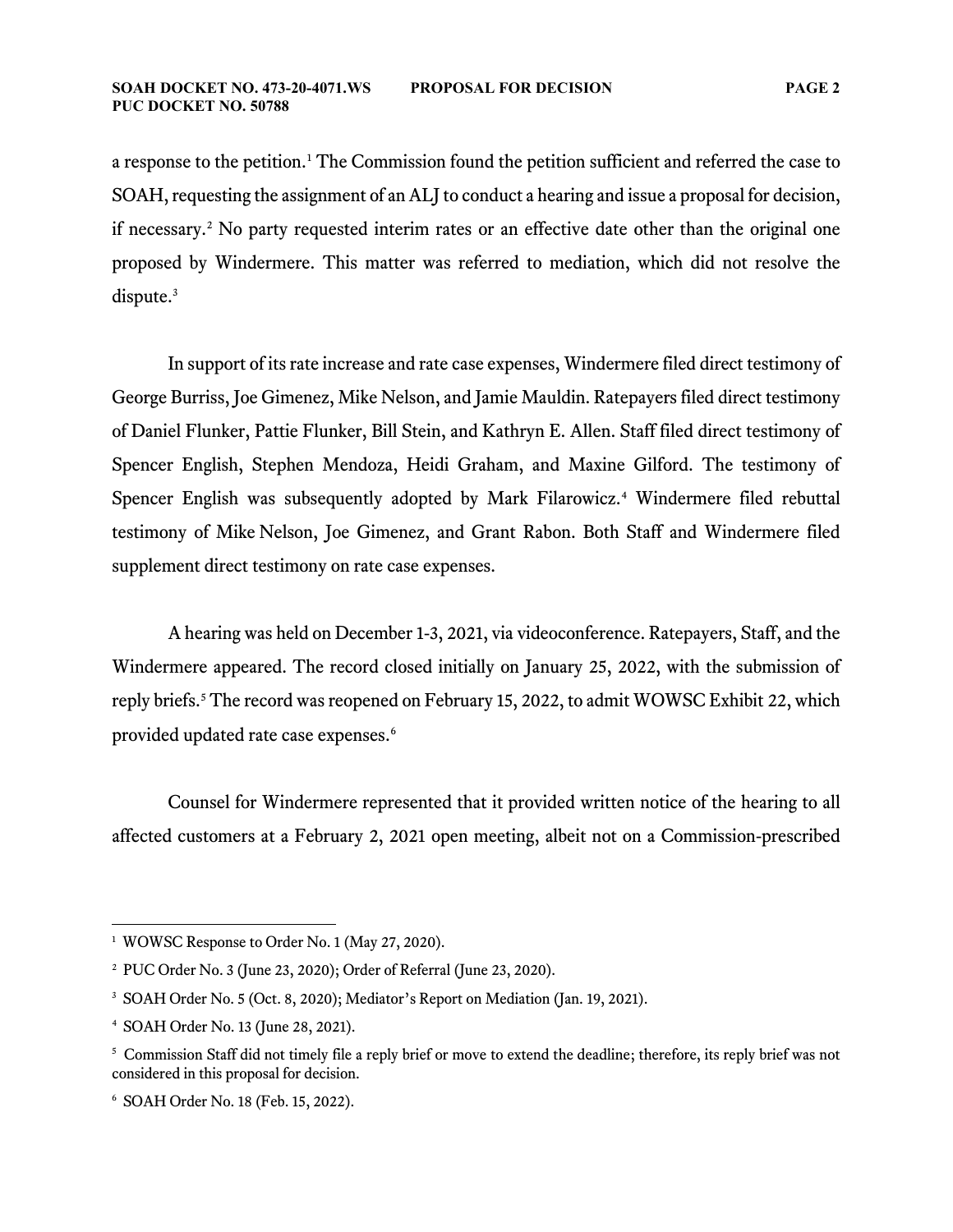notice form, which it never received. [7](#page-3-0) No party contested the sufficiency of the notice in initial briefs.<sup>[8](#page-3-1)</sup> The ALJs find that Windermere substantially complied with 16 Texas Administrative Code (TAC) § 24.101(c)(6) and that notice to customers was sufficient.<sup>[9](#page-3-2)</sup>

#### **III. SCOPE OF REVIEW**

Under section 13.043 of the Water Code, the Commission shall hear *de novo* an appeal from a decision a nonprofit water-supply corporation's governing body affecting rates, considering only the information available to the governing body at the time it made its decision, except to the extent subsequent events tend to shed light on what conditions existed at the time of the decision.<sup>[10](#page-3-3)</sup> The scope of review is further set out in section 13.043(j), which states in relevant part—

In an appeal under this section, the utility commission shall ensure that every appealed rate is just and reasonable. Rates shall not be unreasonably preferential, prejudicial, or discriminatory but shall be sufficient, equitable, and consistent in

<span id="page-3-0"></span><sup>7</sup> Tr. at 589. Windermere counsel, Ms. Katz, represented that the original procedural schedule in this matter was provided to customers on February 2, 2021, while continuances were provided at duly posted open meetings on August 17, 2021, August 24, 2021, September 30, 2021, and November 18, 2021. Tr. at 589-90.

<span id="page-3-1"></span><sup>&</sup>lt;sup>8</sup> While Staff characterized notice as an uncontested issue, Staff Initial Brief at 2, Ratepayers argued for the first time in reply brief that notice of the hearing was not provided "in a form prescribed by the Commission," as required by 16 Texas Administrative Code (TAC) § 24.101(c)(6). Ratepayers Reply Brief at 4-5. This complaint is WAIVED. The issue was not raised in initial briefs. *See* SOAH Order No. 15 at 2 ("**The ALJs may consider waived any statement or argument set forth in a brief to the extent that it (1) lacks accurate citations to the evidence and law, or (2) is in a party's reply brief but should have been in its initial brief**." (emphasis original)). Nor was the issue raised in testimony or any statement of position. Tex. Gov't Code § 2001.051(2) ("In a contested case, each party is entitled to an opportunity . . . to respond and to present evidence and argument on each issue involved in the case."); 16 TAC § 22.124(a) ("[I]nsofar as its prefiled direct testimony does not address issues that a party intends to litigate, each party that has prefiled direct testimony shall file a statement of position no later than three working days before the start of a hearing").

<span id="page-3-2"></span><sup>9</sup> Any due process notice requirements are satisfied by the fact that this is an appeal and both the appellants and the corporation in fact appeared. *See Pierce v. Tex. Racing Comm'n*, 212 S.W.3d 745, 758-59 (Tex. App.—Austin 2006, pet. denied) (actual notice sufficient to satisfy due process notice requirement).

<span id="page-3-3"></span><sup>10</sup> Tex. Water Code § 13.043(e); *Petition for Review of Certain Rate Making Actions of the City of Austin*, Docket No. 6560, Examiner's Report at 15 (Apr. 16, 1986). The Examiner's Report in Docket No. 6560 (after amendment in respects not relevant here) was adopted by the Commission. Docket No. 6560, Order at 1 (Apr. 25, 1986). *See also Petition by Homeowners United for Rate Fairness to Review Austin Rate Ordinance No. 20120607-055*, Docket No. 40627, Supplemental Preliminary Order at 6 (Dec. 13, 2012).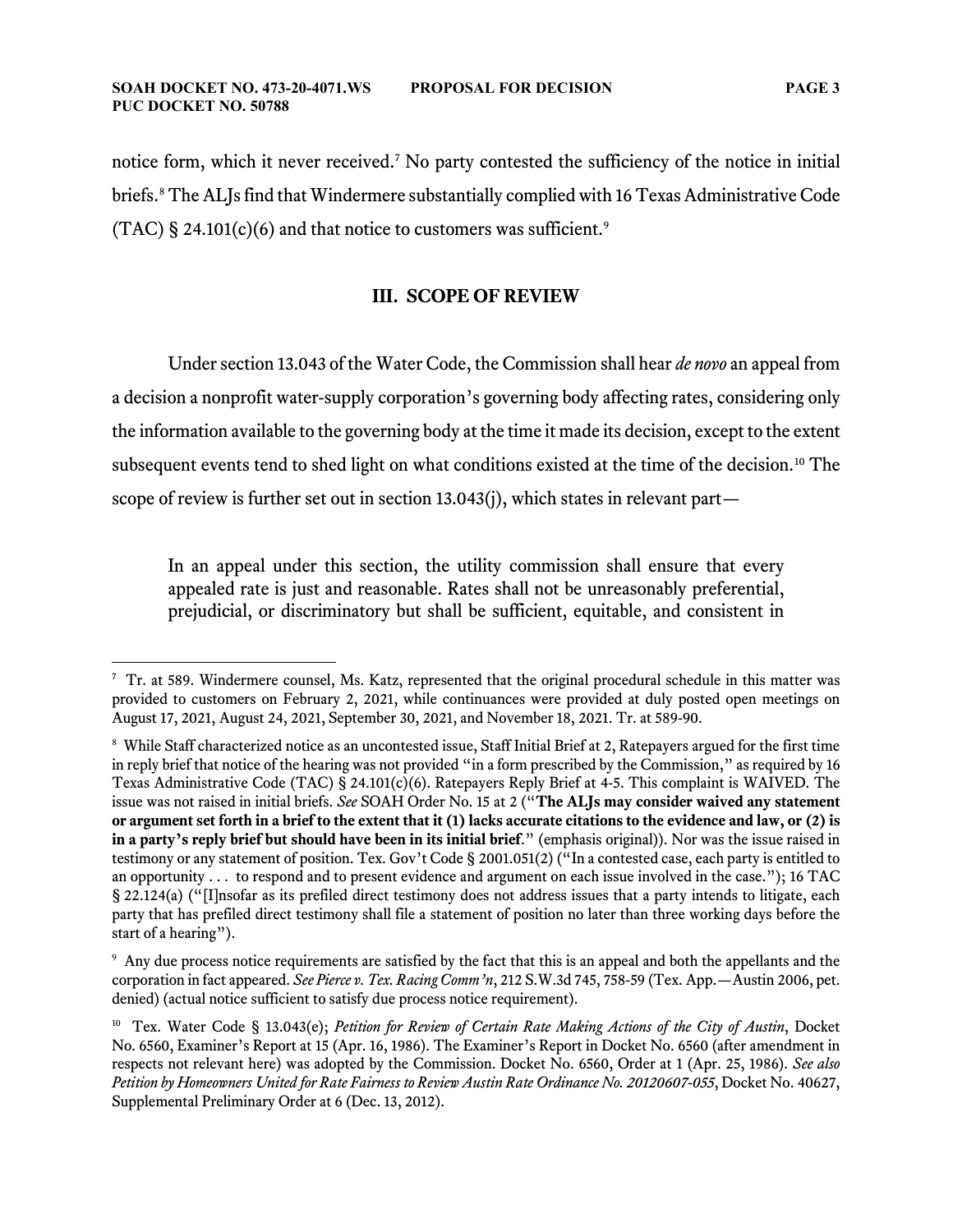application to each class of customers. The utility commission shall use a methodology that preserves the financial integrity of the retail public utility. $^{\rm 11}$  $^{\rm 11}$  $^{\rm 11}$ 

The Commission has construed this language to require an initial finding that the appealed rates are unreasonably preferential, prejudicial, or discriminatory before the Commission may fix just and reasonable rates.<sup>[12](#page-4-1)</sup>

The Commission may also consider evidence of reasonable expenses incurred by the retail public utility in the appeal proceedings.<sup>[13](#page-4-2)</sup>

### **IV. BURDEN OF PROOF**

The water or sewer service provider has the burden of proof to show its rates are just and reasonable.<sup>[14](#page-4-3)</sup> On "any other matters," the burden of proof is on the movant.<sup>[15](#page-4-4)</sup> Here, before reaching the question of whether Windermere's rates are just and reasonable, it must be determined whether the rates are unreasonably preferential, prejudicial, or discriminatory. Because Ratepayers seek affirmative relief that would change the *status quo*, and placing the burden of proof on the service provider would require it to prove a negative by showing that the rates are *not* unreasonably preferential, prejudicial, or discriminatory, the ALJs conclude that the party

<span id="page-4-0"></span><sup>&</sup>lt;sup>11</sup> Section 13.043(j) was amended effective September 1, 2021. Act of May 22, 2021, 87th Leg., R.S., ch. 279, § 1 (H.B. 3689). The amendment does not affect the analysis here because the operative language is unchanged.

<span id="page-4-1"></span><sup>12</sup> *Ratepayers' Appeal of the Decision by Bear Creek Special Utility District to Change Rates*, Docket No. 49351, Order on Rehearing at 3, 20 (Conclusion of Law No. 8) (Nov. 19, 2021); *Tex. Water Comm'n v. City of Fort Worth*, 875 S.W.2d 332, 336 (Tex. App.—Austin 1994, writ denied); Preliminary Order at 4 n.11 (noting that the initial determination under § 13.043(j) required by *City of Fort Worth* was not limited to appeals under § 13.043(f), and "[t]herefore, the same initial inquiry under subsection (j) must be made in this appeal under § 13.043(b) before the Commission can reset rates").

<span id="page-4-2"></span><sup>13</sup> Tex. Water Code § 13.043(e).

<span id="page-4-3"></span><sup>&</sup>lt;sup>14</sup> 16 TAC § 24.12.

<span id="page-4-4"></span><sup>&</sup>lt;sup>15</sup> *Id.* Docket No. 49351 did not address burden of proof on the threshold issue because there the district agreed with Staff's rate design, showing that its rates were unreasonably preferential, prejudicial, and discriminatory. Proposal For Decision at 15 (May 18, 2021).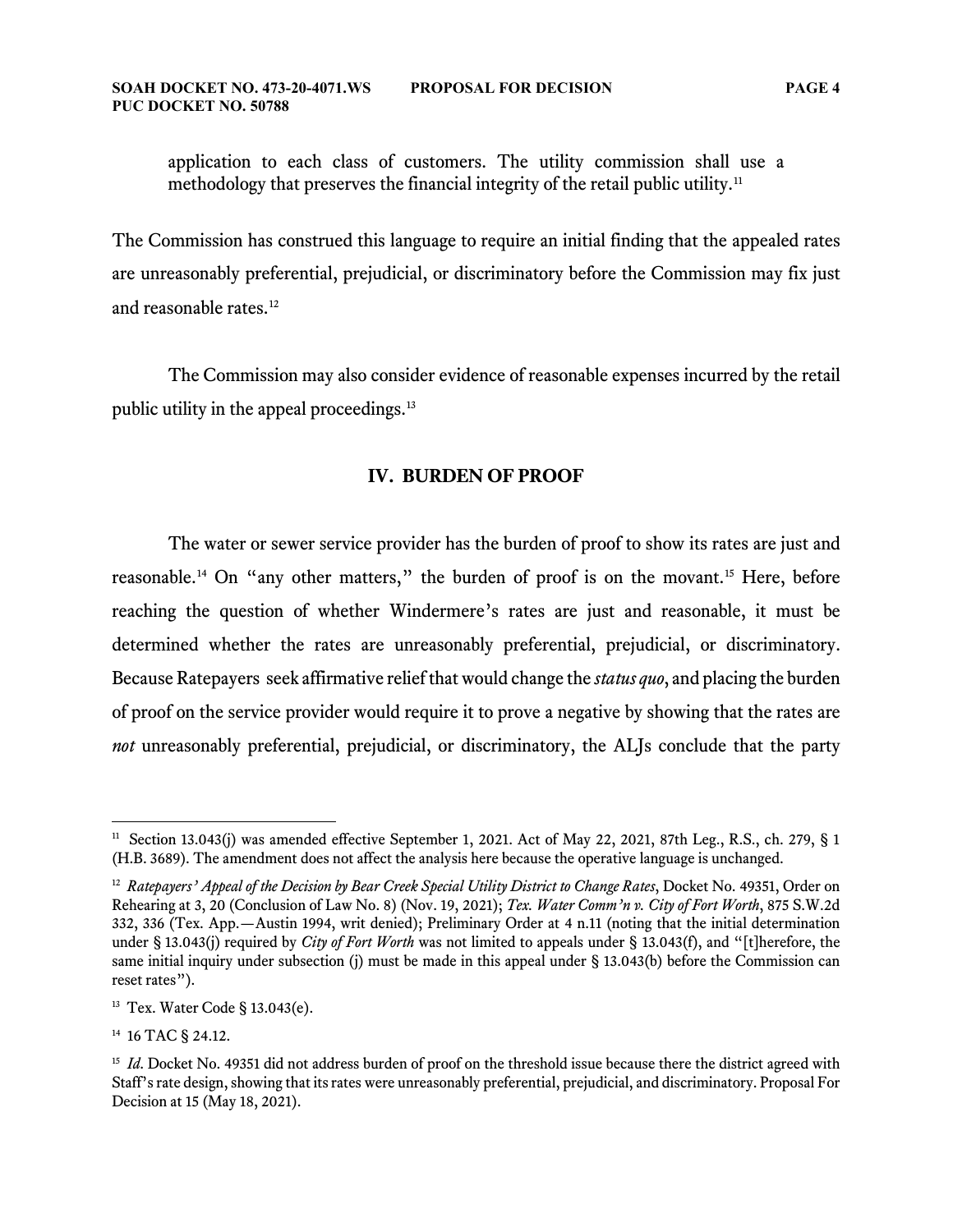challenging the rates bears the burden of proof as to this initial question.[16](#page-5-0) Assuming this burden is met, the service provider then has the burden to show that the rates are just and reasonable.

#### **V. DISCUSSION**

Windermere is a non-profit water supply and sewer service corporation governed by chapters 49 and 67 of the Water Code as well as the Texas Business Organizations Code. [17](#page-5-1) Windermere has one class of members, as defined by the Water Code.[18](#page-5-2) Windermere is managed by a member-elected board of directors. [19](#page-5-3) Directors must be members and customers of the corporation. [20](#page-5-4) Although directors are authorized to receive compensation for their services, here they do not. [21](#page-5-5) Windermere serves approximately 271 water connections and 245 sewer connections. [22](#page-5-6)

<span id="page-5-0"></span><sup>16</sup> *See* 1 TAC § 155.427 (in determining which party bears the burden of proof, after considering applicable statute and agency rules, the judge may consider the party seeking affirmative relief, to change the *status quo*, and whether a party would be required to prove a negative); *see also* 16 TAC § 24.317 (placing burden on petitioner in wholesale water or sewer appeal to prove that the challenged rate is adverse to the public interest—an analogous threshold issue in such appeals).

<span id="page-5-1"></span><sup>&</sup>lt;sup>17</sup> WOWSC Ex. 2 at 5 (Gimenez Dir.); Tex. Water Code § 67.004 (stating that water supply corporations are subject to the Texas Non-Profit Corporation Act). The Texas Non-Profit Corporation Act was repealed January 1, 2010 and codified as chapter 22 of the Business Organizations Code. House Comm. on Bus. & Indus., Bill Analysis at 1, Tex. H.B. 1156, 78th Leg., R.S. (2003) ("Unless otherwise noted, the provisions of this Code are nonsubstantive revisions of comparable provisions found in the ... Texas Non-Profit Corporation Act...."); *Id*. at 63 ("Chapter 22 codifies the provisions relating to nonprofit corporations currently located in Art. 1396-1.01 *et seq.*"); Tex. Bus. Orgs. Code § 2.010(2) ("A nonprofit corporation may not be organized or registered under this code to conduct its affairs in this state to  $\dots$  engage in water supply or sewer service except as an entity incorporated under Chapter 67, Water Code.").

<span id="page-5-2"></span><sup>&</sup>lt;sup>18</sup> Tex. Water Code § 13.002(11) ("Member" means a person who holds a membership in a water supply or sewer service corporation and is a record owner of a fee simple title to property in an area served by a water supply or sewer service corporation or a person who is granted a membership and who either currently receives or will be eligible to receive water or sewer utility service from the corporation. In determining member control of a water supply or sewer service corporation, a person is entitled to only one vote regardless of the number of memberships the person owns.).

<span id="page-5-3"></span><sup>19</sup> WOWSC Ex. 2 at 5-6 (Gimenez Dir.); Tex. Water Code §§ 67.005-.0075.

<span id="page-5-4"></span><sup>20</sup> WOWSC Ex. 2 at 5-6 (Gimenez Dir.); Tex. Water Code § 67.0051(a)(2).

<span id="page-5-5"></span><sup>21</sup> WOWSC Ex. 2 at 6 (Gimenez Dir.), Attachment JG-2 (Bylaws); Tex. Water Code § 67.006(c).

<span id="page-5-6"></span><sup>22</sup> WOWSC Ex. 2 at 9 (Gimenez Dir.); WOWSC Ex. 8 at (Bates) 7.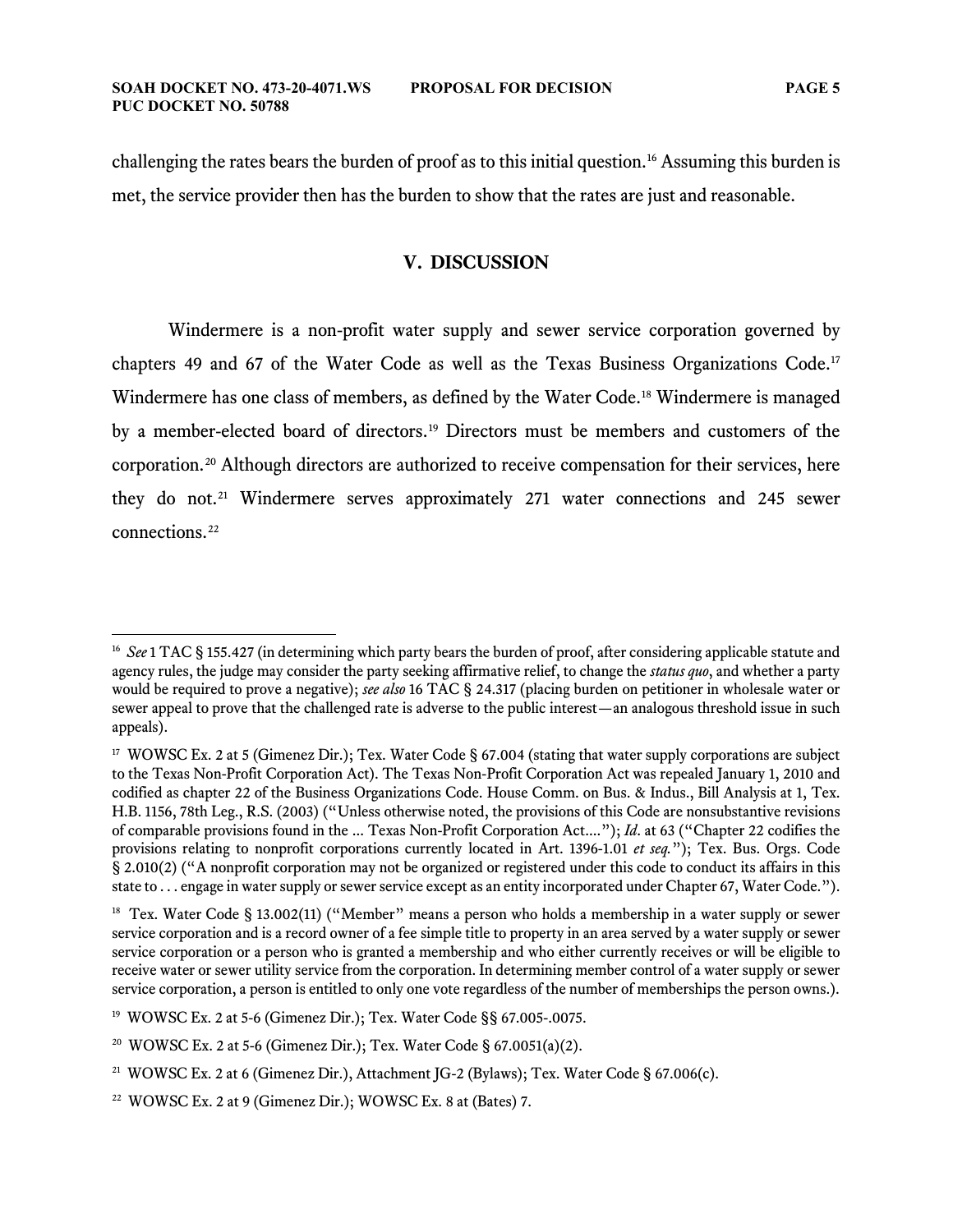#### **A. The Rate Decision**

The primary issue in this case is whether Windermere's rates should include certain outside legal expenses relating to three lawsuits stemming from a 2015 sale of corporate land to a then-board member. [23](#page-6-0) In one of those lawsuits, individual board members were named, in addition to Windermere, as defendants.<sup>[24](#page-6-1)</sup> In that case, Windermere also paid the legal costs of defending the individual board members.[25](#page-6-2) To finance the legal expenses while maintaining normal operations, Windermere included \$171 thousand in base rates.[26](#page-6-3) The increase was allocated 60% to water and 40% to sewer. [27](#page-6-4) This resulted in a monthly base rate increase from \$50.95 to \$90.39 for water, and from  $$40.12$  to  $$66.41$  for sewer.<sup>[28](#page-6-5)</sup>

Ratepayers and Staff argue that the inclusion of these outside legal expenses in rates is not just and reasonable, and therefore they should be removed from the revenue requirement.<sup>[29](#page-6-6)</sup> Windermere asserts that the outside legal expenses were necessary and justified, and therefore their inclusion in rates is just and reasonable.

As a threshold issue, the ALJs assess whether the rates are unreasonably preferential, prejudicial, or discriminatory without regard to whether the rates are just and reasonable.

<span id="page-6-0"></span><sup>23</sup> WOWSC Ex. 2 at 18 (Gimenez Dir.).

<span id="page-6-1"></span><sup>24</sup> WOWSC Ex. 2 at 19 (Gimenez Dir.); WOWSC Ex. 3 at 9 (Gimenez Reb.); *Rene Ffrench, John Richard Dial, and Stuart Bruce Sorgen, Individually and as Representatives for Windermere Oaks Water Supply Corporation v. Friendship Homes & Hangars, LLC, WOWSC, and its Directors William Earnest; Thomas Michael Madden; Dana Martin; Robert Mebane; Patrick Mullig*an Joe Gimenez, Mike Nelson, and Dorothy Taylor, Cause No. 48292 (33rd Dist. Ct., Burnet County, Tex.).

<span id="page-6-2"></span> $25$  WOWSC Ex. 3 at 7, 11 (Gimenez Reb.).

<span id="page-6-3"></span> $26$  WOWSC Ex. 2 at 13 (Gimenez Dir.).

<span id="page-6-4"></span><sup>&</sup>lt;sup>27</sup> Staff does not challenge this allocation. Staff Ex. 4 at 6 (Gilford Dir.), Attachment MG-5; Staff Ex. 2 (Mendoza Dir.), Attachment SJM-3.

<span id="page-6-5"></span><sup>28</sup> WOWSC Ex. 7 at 5-6 (Nelson Dir.).

<span id="page-6-6"></span><sup>&</sup>lt;sup>29</sup> Staff Ex. 4 at 6-7 (Gilford Dir.).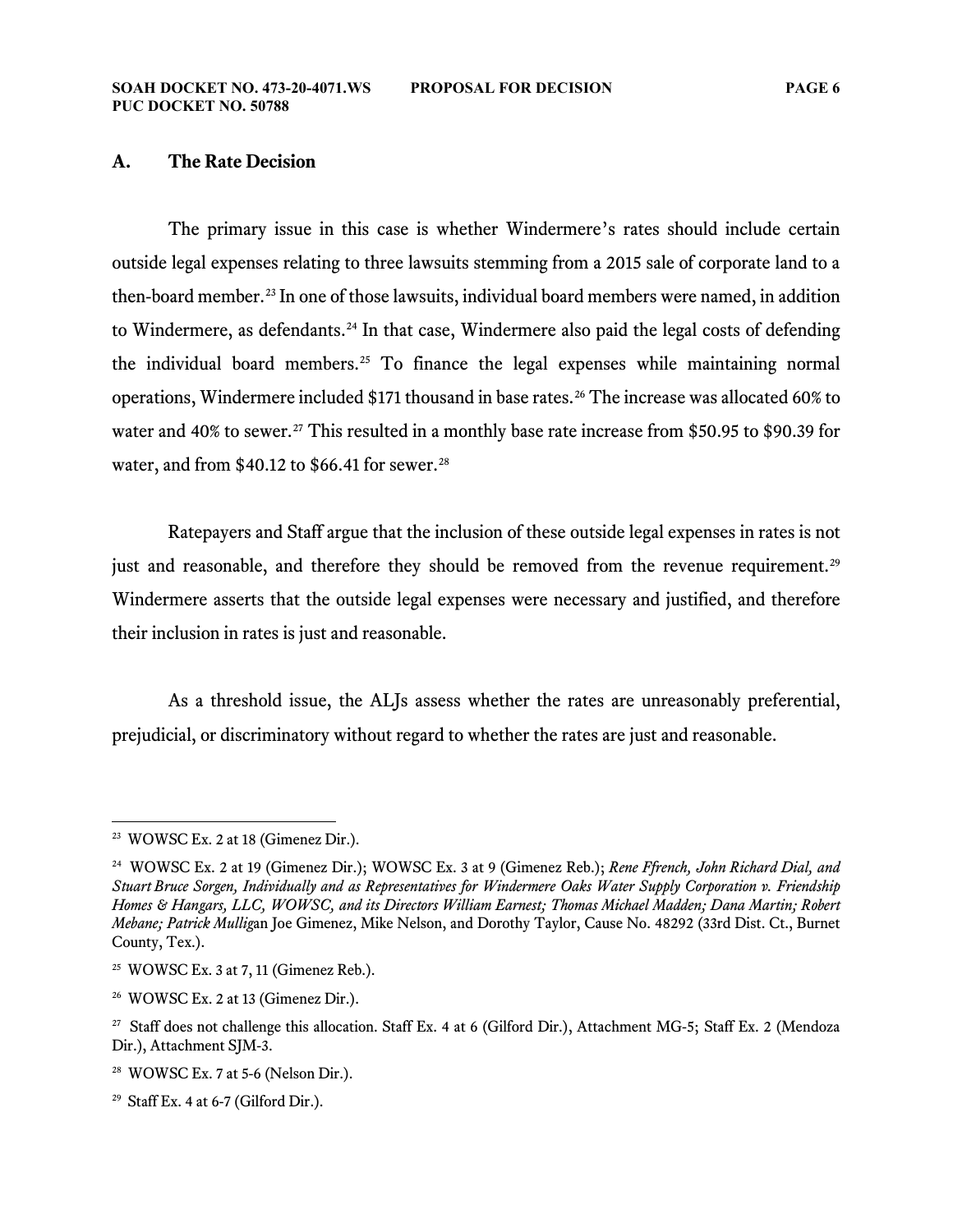#### **B. Threshold Issue**

No party addressed in prefiled testimony or statement of position whether the rates were unreasonably preferential, prejudicial, or discriminatory, despite being listed as an issue to be addressed in this proceeding.<sup>[30](#page-7-0)</sup> Though alerted to this omission at the commencement of the hearing, the parties chose to move forward on the record as submitted. [31](#page-7-1)

# **1. Staff and Ratepayer Positions**

In initial briefs, Staff and Ratepayers argue that the threshold issue does not apply. Staff argues that whether the rates are unreasonably preferential, prejudicial, or discriminatory is one of three thresholds—along with whether the rates are just and reasonable and whether they are sufficient, equitable, and consistent—any one of which, if overcome, allows the Commission to set new rates.<sup>[32](#page-7-2)</sup> Somewhat similarly, Ratepayers directly challenge whether this inquiry presents a threshold issue to this case. Generally, Ratepayers argue that the threshold issue does not apply because the *City of Fort Worth* case, upon which the Commission's construction is based, addressed contractual rates under the Federal Power Act, and that the Legislature's recent amendment to Water Code § 13.043(j) was intended to remove this as a threshold issue. The ALJs do not further address these challenges because the Commission's precedent is clear and the recent amendment to subsection (j) did not change the operative language.<sup>[33](#page-7-3)</sup>

<span id="page-7-0"></span><sup>30</sup> *See* Preliminary Order at Issue Nos. 4-and 5 (July 16, 2020).

<span id="page-7-1"></span><sup>31</sup> Tr. at 14-17.

<span id="page-7-2"></span><sup>32</sup> Ratepayers Initial Brief at 4; Staff Initial Brief at 2.

<span id="page-7-3"></span><sup>33</sup> *Ratepayers' Appeal of the Decision by Bear Creek Special Utility District to Change Rates*, Docket No. 49351, Order on Rehearing at 3, 20 (Conclusion of Law No. 8) (Nov. 19, 2021); *Tex. Water Comm'n v. City of Fort Worth*, 875 S.W.2d 332, 336 (Tex. App.—Austin 1994, writ denied); Preliminary Order at 4 n.11 (noting that the initial determination under § 13.043(j) required by *City of Fort Worth* was not limited to appeals under § 13.043(f), and "[t]herefore, the same initial inquiry under subsection (j) must be made in this appeal under § 13.043(b) before the Commission can reset rates").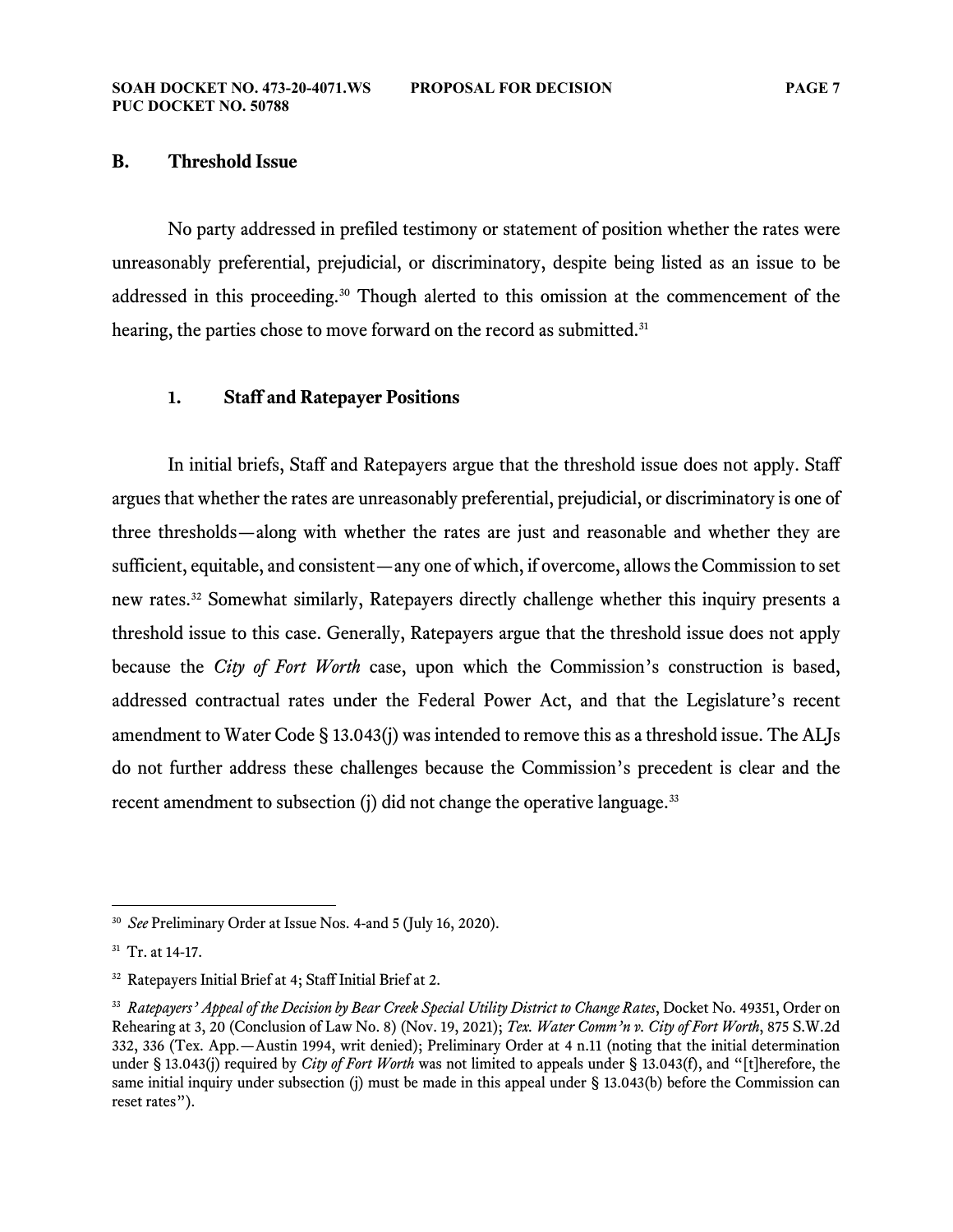#### **SOAH DOCKET NO. 473-20-4071.WS PROPOSAL FOR DECISION PAGE 8 PUC DOCKET NO. 50788**

Substantively, Ratepayers argue—summarily and without record citation—that the rates are "unduly preferential and discriminatory," because "while all customers are required to pay the increased rates," only the named board-member defendants benefited from the increase. [34](#page-8-0) Ratepayers also argue that Windermere violated its tariff by not requiring individual board members to pay for those legal services. [35](#page-8-1)

# **2. WSC Position**

Windermere argues that the rates set by the board are not unreasonably preferential, prejudicial, and discriminatory, and that the appeal therefore fails on the threshold issue. More specifically, Windermere contends that because there is only one customer class, and each rate is uniform for all customers,<sup>[36](#page-8-2)</sup> the rates cannot be discriminatory. Moreover, it adds, the board increased only the base rates to ensure that its customers, including board members, shared the cost equally. [37](#page-8-3)

In response to the assertion that Windermere violated its tariff, Windermere notes that the tariff refers to the cost of providing utility services, not legal defense funds, when addressing direct assignment of costs.[38](#page-8-4) Therefore, it concludes, the tariff provision is not implicated.

<span id="page-8-0"></span><sup>&</sup>lt;sup>34</sup> Ratepayers Initial Brief at 6-7.

<span id="page-8-1"></span><sup>&</sup>lt;sup>35</sup> *Id.*; WOWSC Ex. 12 at (Bates) 46, paragraph 27 ("All services outside the normal scope of utility operations that the Corporation may be compelled to provide at the request of a customer or Member shall be charged to the recipient based on the cost of providing such service."). WOWSC Ex. 2 (Gimenez Dir.), Attachment JG-1 also purports to be the tariff; however, it is not accessible on the flash-drive provided by the WSC, which contains only links, now expired, to an access site.

<span id="page-8-2"></span><sup>36</sup> Tr. at 82 (Burriss Clarifying) and 94 (Burriss Cross); *see* WOWSC Ex. 2 at 5 (Gimenez Dir.); *see also* WOWSC Ex. 3 at 24 (Gimenez Reb.).

<span id="page-8-3"></span><sup>37</sup> *See* WOWSC Ex. 8 at 11 (Nelson Reb.); WOWSC Ex. 9 at 9 (Rabon Reb.).

<span id="page-8-4"></span><sup>&</sup>lt;sup>38</sup> WOWSC Reply Brief at 7.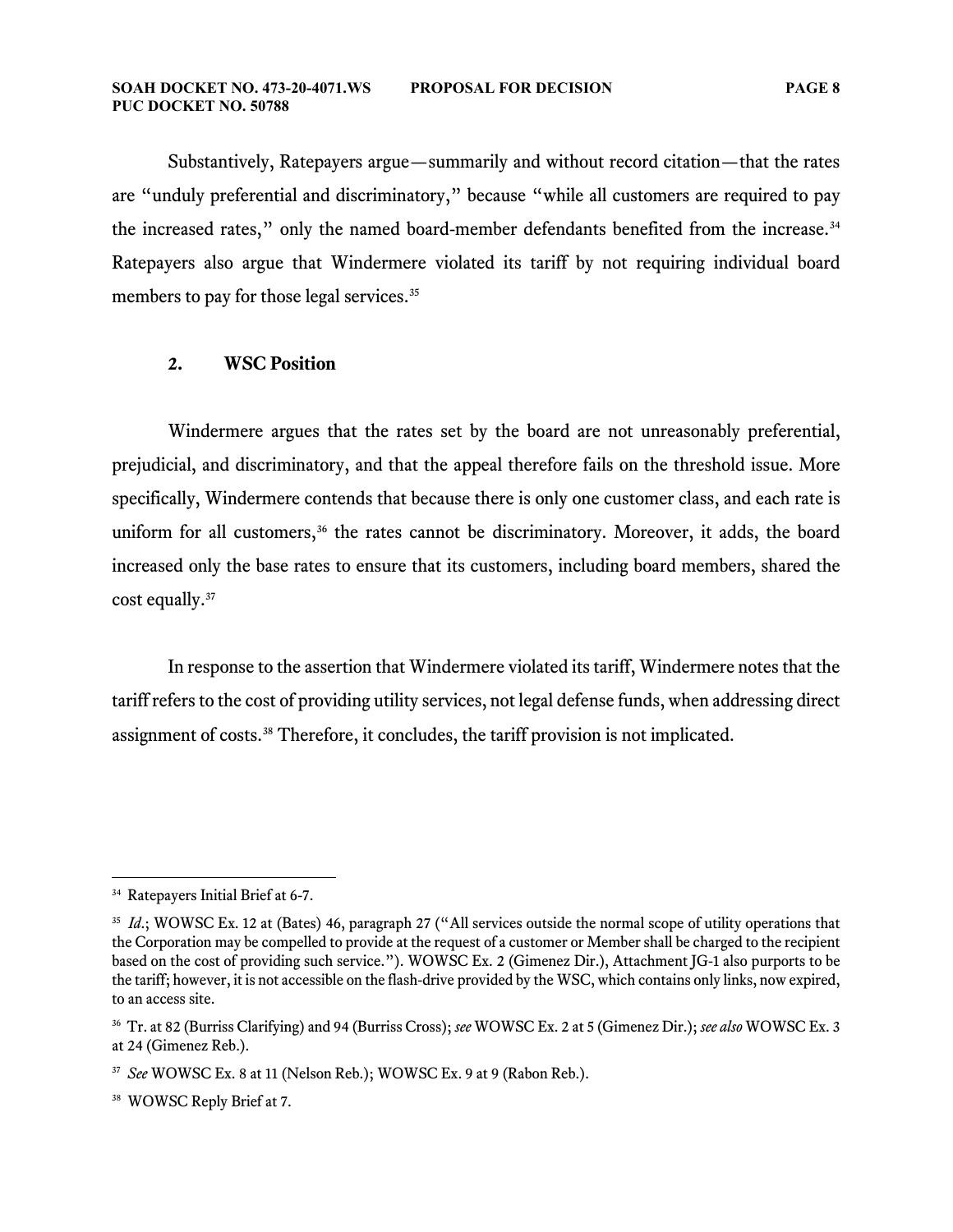#### **3. Analysis**

The ALJs conclude that Ratepayers failed to meet their burden of proof to show that the appealed rates are unreasonably preferential, prejudicial, or discriminatory. First, Ratepayers' petition does not assert that the rates are preferential, prejudicial, or discriminatory, only that they are not just and reasonable.[39](#page-9-0) Ratepayers' petition admits that there is no meter size "except for the 5/8" x 3/4"."<sup>[40](#page-9-1)</sup> Thus, Ratepayers' pleading, on its face, shows no preference, prejudice, or discrimination. Second, Ratepayers appealed only the base rates, and water and sewer service each have a single base rate.<sup>[41](#page-9-2)</sup> Although a single meter size alone is not enough to show inequality, where, as here, all customers, including Board members, pay the same rates, this affirmatively shows no preference, prejudice, or discrimination. Additionally, board members pay the same rates and receive any utility service as all other ratepayers.

Ratepayers' argument to the contrary is not persuasive. Ratepayers do not explain how "only the customers who are defendants in the member lawsuits receive the benefit." They do not explain what the benefit is<sup>[42](#page-9-3)</sup> nor how it is exclusive to the customers who are defendants in the member lawsuits. Put simply, Ratepayers' argument is unsupported by evidence and is insufficient to support a finding that the rates are unreasonably preferential, prejudicial, or discriminatory.

<span id="page-9-0"></span><sup>&</sup>lt;sup>39</sup> First Amended Ratepayer Appeal of the Decision by Windermere Oaks Water Supply Corporation to Change Water and Sewer Rates at 1-2 (Apr. 30, 2020).

<span id="page-9-1"></span><sup>40</sup> *Id*.

<span id="page-9-2"></span><sup>41</sup> Staff Ex. 2 at 4 (Mendoza Dir.); Tr. at 553, 556-58 (Mendoza Cross); Staff Initial Brief at 5.

<span id="page-9-3"></span><sup>42</sup> Even assuming *arguendo* that the benefit Ratepayers reference is the legal defense expenses of the named board members, this too fails. There is no evidence that any expense on behalf of the board's volunteer directors confers on those members a preferential rate, or discriminates against all non-board member ratepayers. First, it is axiomatic that the evaluation of a rate must relate to the service for which it is exchanged—not, as here, a customers' service to the water provider. Moreover, evidence shows that the WSC incurred expenses on behalf of volunteer board members incident to their service on the board. Covering the legal defense expenses of named directors guards against corporate demise, a benefit to all customers. *See* WOWSC Ex. 3 at 14-15 (Gimenez Reb.) (identifying legal and policy reasons for covering director legal defense costs). Directors enjoy significant protection against personal liability under the business judgment rule, safe harbor provisions for non-profit corporations, and the corporate bylaws. *See Sneed v. Webre*, 465 S.W.3d 169, 178 (Tex. 2015); Tex. Bus. Orgs. Code § 22.221; WOWSC Ex. 2 (Gimenez Dir.), Attachment JG-2 at Art. 8, § 18. A corporation in turn has discretion in advancing legal expenses on behalf of directors and officers, which becomes mandatory if they prevail. Tex. Bus. Orgs. Code. §§ 8.104-.105, .051.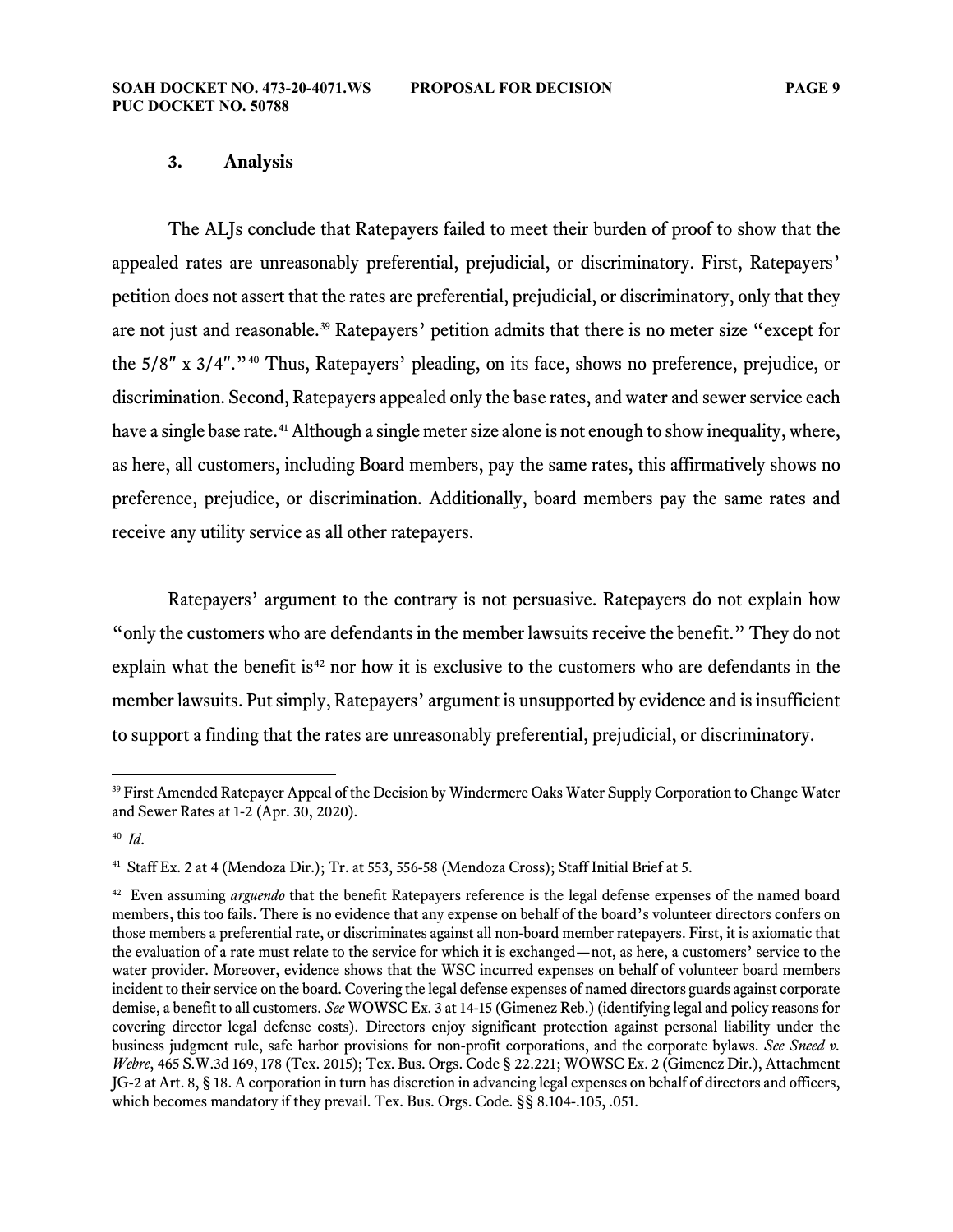Finally, any alleged violation of Windermere'stariff does not demonstrate that the *rates* are preferential, prejudicial, or discriminatory. Moreover, the ALJs agree that the referenced tariff provisions refer to the cost of providing utility services, not legal defense funds, when addressing direct assignment of costs.<sup>[43](#page-10-0)</sup>

The preponderance of the evidence shows that the rates are not unreasonably preferential, prejudicial, or discriminatory. The Ratepayers having failed to meet their burden of proof on this threshold issue, the ALJs do not address whether the rates are just and reasonable.

#### **C. Rate Case Expenses**

Staff supports Windermere's requested rate case expenses while Ratepayers oppose Windermere's recovery of rate case expenses for this proceeding on two grounds.<sup>[44](#page-10-1)</sup> First, Ratepayers argue that rate case expenses are not justified because Staff reviewed the reasonableness of rate case expenses under 16 TAC § 24.44, which, they argue, applies to hearings that benefit ratepayers and serve the public interest, a standard that Ratepayers assert would only be met if the rates are reduced.<sup>[45](#page-10-2)</sup> The ALJs agree that section 24.44 does not apply to rate appeals under Water Code § 13.043, but not for the reason Ratepayers suggest.

Section 24.44 applies to a utility's recovery of rate case expenses in rate proceedings under Water Code sections 13.187 or 13.1871.<sup>[46](#page-10-3)</sup> However, a water supply corporation is not a "utility" as

<span id="page-10-0"></span><sup>43</sup> WOWSC Reply Brief at 7.

<span id="page-10-1"></span><sup>44</sup> Ratepayers raise the issue of rate case expenses for the first time in post-hearing briefing. They did not prefile direct testimony or a statement of position regarding opposition to rate case expenses. 16 TAC § 22.124(a) ("[I]nsofar as its prefiled direct testimony does not address issues that a party intends to litigate, each party that has prefiled direct testimony shall file a statement of position no later than three working days before the start of a hearing.").

<span id="page-10-2"></span><sup>45</sup> Ratepayers Initial Brief at 7.

<span id="page-10-3"></span><sup>46</sup> 16 TAC § 24.44(a). Texas Water Code sections 13.187 and 13.1871 govern Class A and B utility applications to change rates.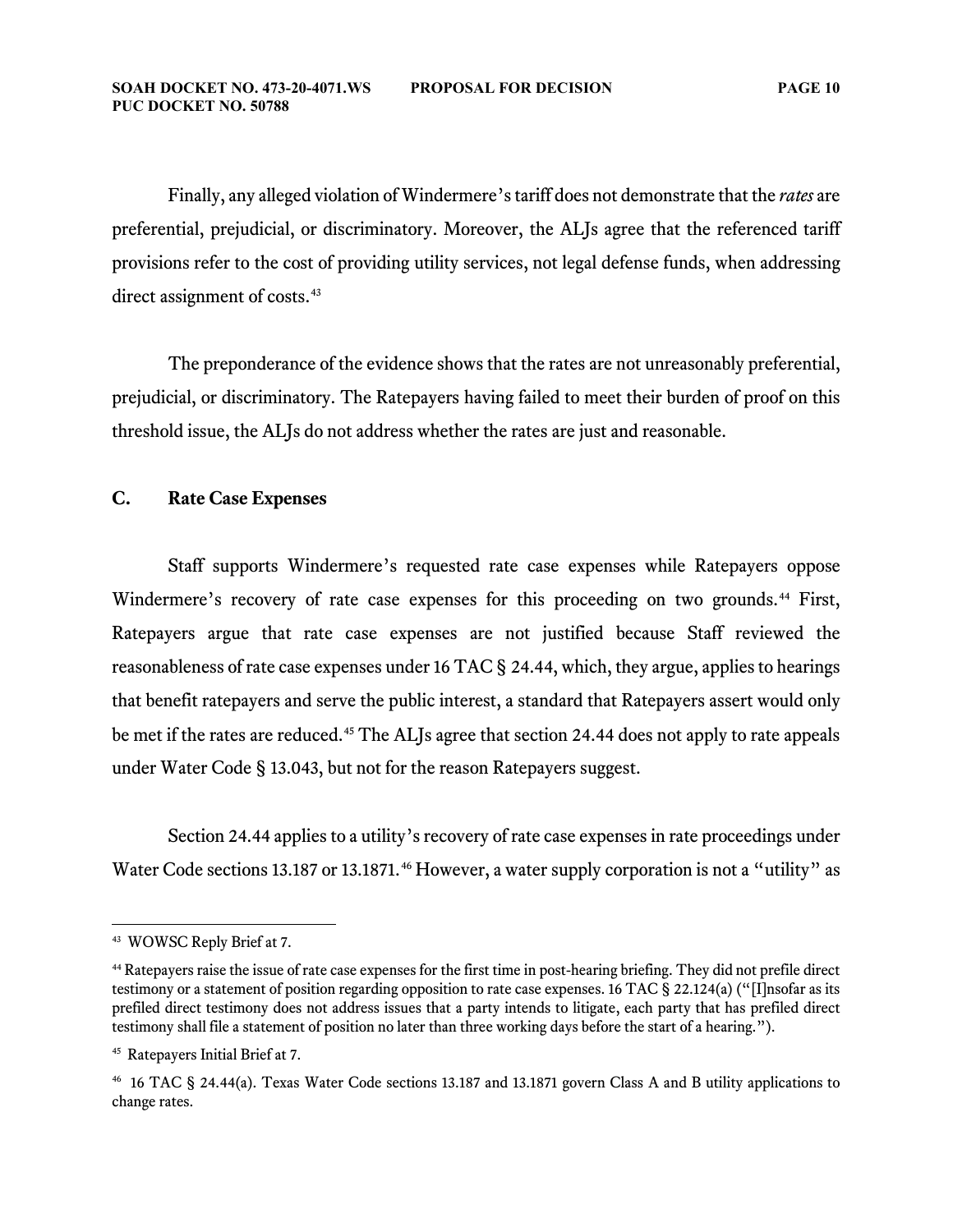defined by the Water Code, and this case is not a rate proceeding under Water Code section 13.187 or 13.1871.<sup>[47](#page-11-0)</sup> Therefore, section 24.44 does not govern the recovery of rate case expenses here. Rather, the Water Code specifically authorizes the recovery of rate case expenses in an appeal under section 13.043 $(e)$ .<sup>[48](#page-11-1)</sup> Moreover, a water supply corporation "may employ and compensate counsel to represent the corporation as the board determines is necessary."[49](#page-11-2) Staff looked to section 24.44 as a guide in evaluating the reasonableness of rate case expenses but was not required to do so. [50](#page-11-3)

Next, Ratepayers argue that rate case expenses should not be allowed because Windermere, in their view, abused the appeal process through various wrongdoings on the part of the board and legal counsel. Ratepayers' arguments largely lack record citation and evidentiary support. Generally, Ratepayers base their argument against the recovery of rate case expenses by addressing their disagreement with the board's ratemaking process. The argument is without merit.

The Commission may allow recovery of reasonable expenses incurred by Windermere in the appeal proceedings.<sup>[51](#page-11-4)</sup> The evidence of rate case expenses presented by Ms. Mauldin is unrebutted.<sup>[52](#page-11-5)</sup>

<span id="page-11-0"></span><sup>47</sup> *See* Tex. Water Code § 13.002(23) (defining "utility" to exclude "a municipal corporation, *water supply or sewer service corporation*, or a political subdivision of the state") (emphasis added).

<span id="page-11-1"></span><sup>48</sup> Tex. Water Code § 13.043(e) (The Commission "may allow recovery of reasonable expenses incurred by the retail public utility in the appeal proceedings.").

<span id="page-11-2"></span><sup>49</sup> Tex. Water Code § 67.013.

<span id="page-11-3"></span><sup>50</sup> Staff Initial Brief at 10.

<span id="page-11-4"></span><sup>51</sup> Tex. Water Code § 13.043(e). Unlike 16 TAC § 24.44, the Commission's rules do not address determining the reasonableness of rate case expenses in appeals such as this one.

<span id="page-11-5"></span><sup>52</sup> WOWSC Ex. 4 (Mauldin Dir.); WOWSC Ex. 5 (Mauldin 1st Supp. Dir.); WOWSC Ex. 6 (Mauldin 2nd Supp. Dir.); WOWSC Ex. 22 (Mauldin 3rd Supp. Dir.).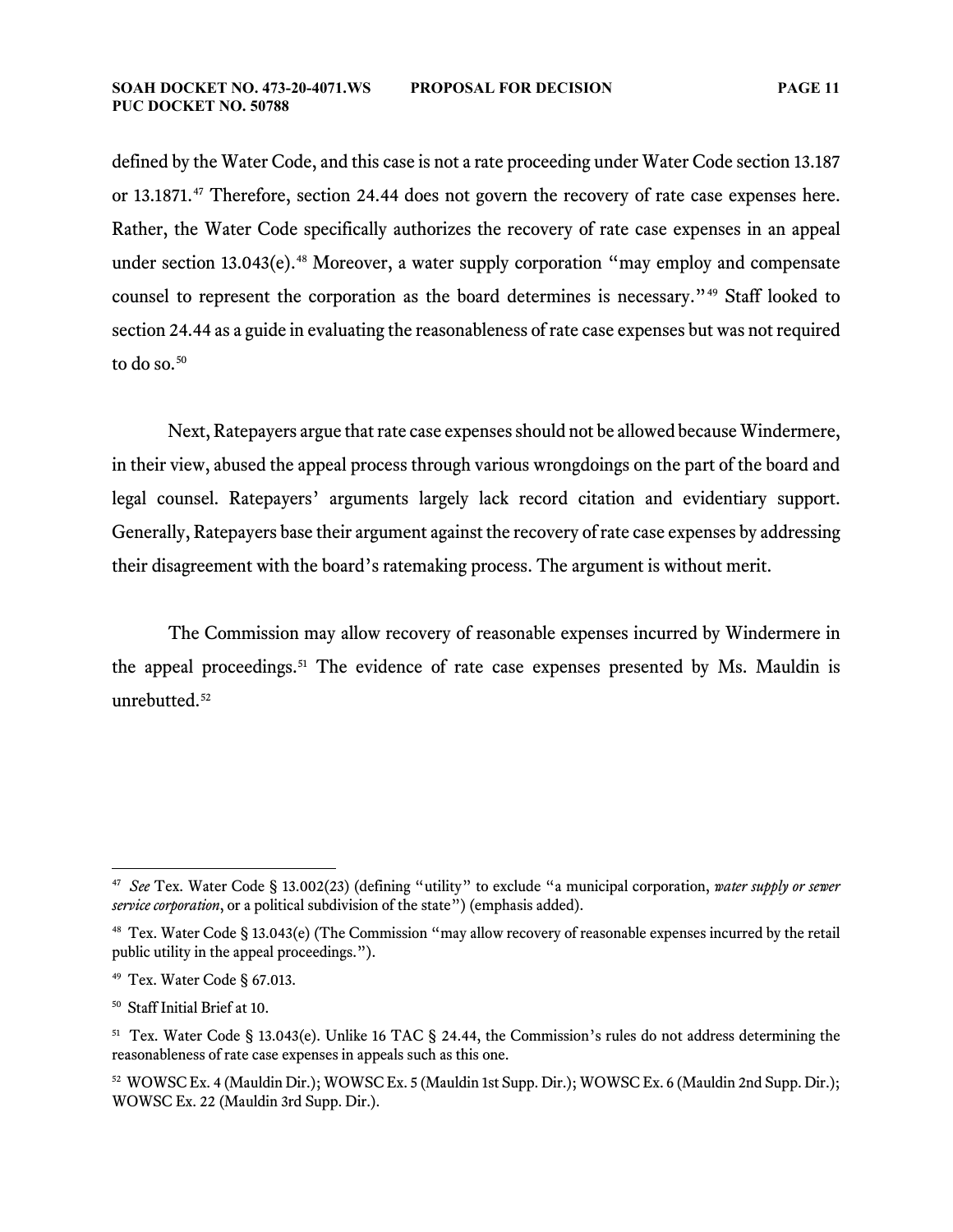#### **1. Amount**

Windermere requests \$345,227.03 in rate case expenses, as of December 15, 2021.<sup>[53](#page-12-0)</sup> This amount does not account for trailing rate case expenses—expenses incurred between the date of the report and when the Commission's decision becomes final. Staff supports Windermere's collection of rate case expenses incurred in this appeal. Staff's brief, as with its testimony, accounted only for rate case expenses incurred through October 31, 2021.<sup>[54](#page-12-1)</sup> Staff based its recommendation on the testimony, including supplements, of Ms. Mauldin. Ms. Mauldin's third supplement provides equal detail and Staff filed no objection to its admission.

The ALJs find \$345,227.03 in rate case expenses to be reasonable and recommend that Windermere be authorized to recover that amount. Because this amount does not account for trailing expenses incurred after December 15, 2021, the ALJs recommend that Windermere file an affidavit or supplemental testimony closer in time to the Commission's consideration of this matter reflecting the then-current total.

#### **2. Recovery Mechanism**

Staff recommends that rate case expenses be recovered through a surcharge over a five-year period to alleviate financial burden on the customers. Staff recommends that this surcharge be charged to all customers at a monthly amount equal to the total rate case expenses divided by the current number of connections, divided by five years, divided by twelve months. Windermere argues that prolonging recovery over such a long time would severely impact its ability to retain current counsel, and without counsel, the nonprofit water supply corporation would be at risk of

<span id="page-12-0"></span><sup>53</sup> WOWSC Ex. 22 (Mauldin 3rd Supp. Dir.).

<span id="page-12-1"></span><sup>54</sup> Staff Initial Brief at 9; Staff Ex. 5 at 4 (Gilford Supp. Dir.).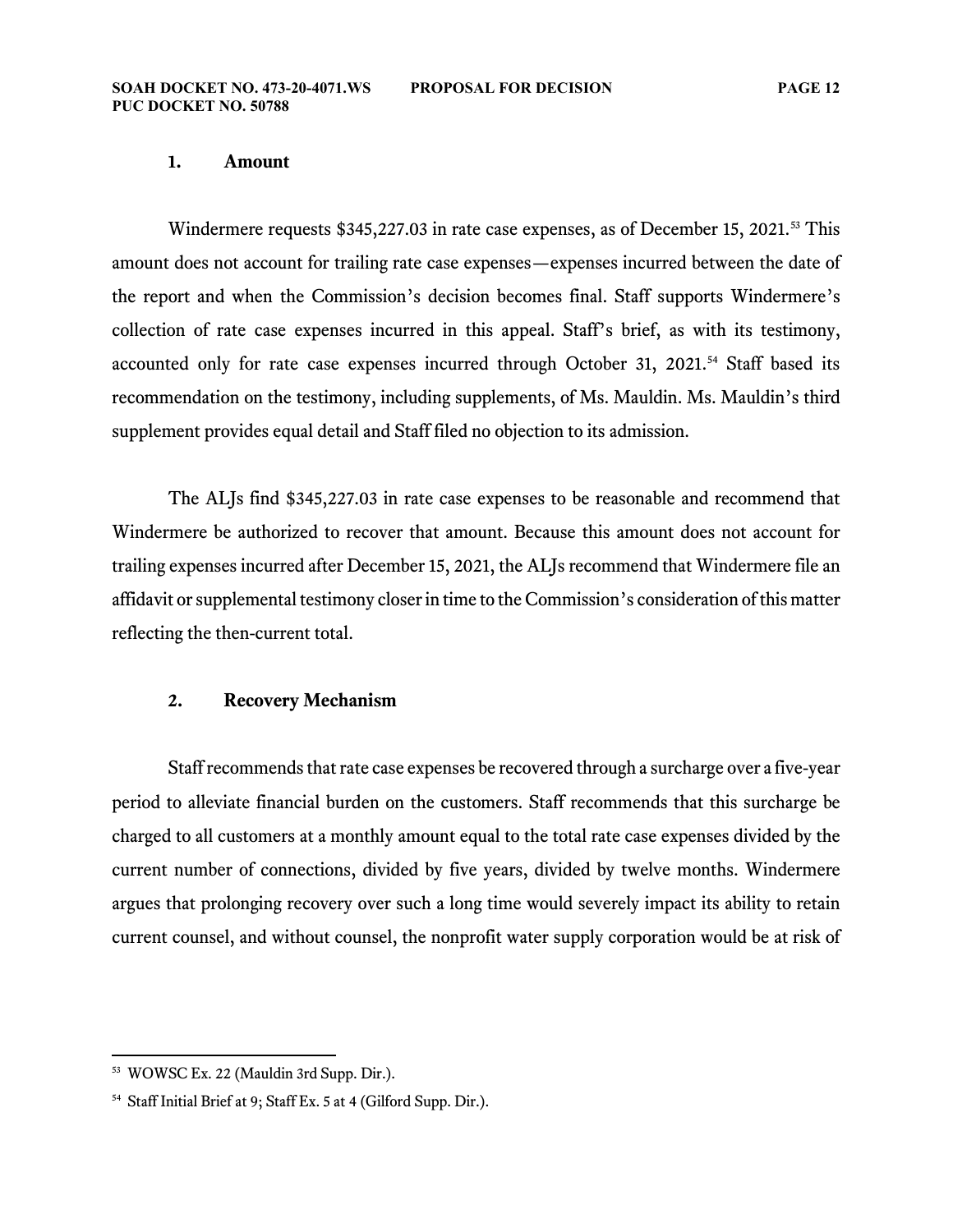additional litigation.<sup>[55](#page-13-0)</sup> According to Windermere, the litigation is ongoing and shows no sign of stopping.<sup>[56](#page-13-1)</sup> Instead, Windermere asks to recover rate case expenses over two years.

The ALJs are concerned with the bill impact to customers of a two-year recovery, which would be in addition to the existing base rates of \$90.39 for water and \$66.41 for sewer per month. With 271 connections, the currently supported amount of rate case expenses, spread over two years, will exceed \$50 per month per customer.<sup>[57](#page-13-2)</sup> Over five years, this amount would be closer to \$20 per month.[58](#page-13-3) However, over a 42-month recovery period, this amount approaches \$30 per month.<sup>[59](#page-13-4)</sup> Although still unusually long, the ALJs find that this recovery period balances the need to mitigate the bill impact on customers and Windermere's need to recover its rate case expenses in a timely manner.

Additionally, Staff witness Maxine Gilford recommended recovering the rate case expenses through a surcharge that would terminate once Windermere collects the amount awarded. The ALJs agree and recommend that the rate case expenses be recovered through a surcharge until the earlier of 42 months after the surcharge takes effect or full recovery of the final amount awarded.

#### **VI. CONCLUSION**

Because the ALJs do not find that the appealed rates are unreasonably preferential, prejudicial, or discriminatory, the ALJs do not reach the substantive issues of whether the rates are just and reasonable. The ALJs recommend that the Commission dismiss this appeal and allow

<span id="page-13-1"></span><sup>56</sup> *Id*.

<span id="page-13-0"></span><sup>55</sup> WOWSC Ex. 8 at 8 (Nelson Reb.).

<span id="page-13-2"></span><sup>57</sup> By the ALJs' calculation: \$345,227.03/271/2/12=\$53.08.

<span id="page-13-3"></span><sup>58</sup> By the ALJs' calculation: \$345,227.03/271/5/12=\$21.23.

<span id="page-13-4"></span><sup>59</sup> By the ALJs' calculation: \$345,227.03/271/42=\$30.33.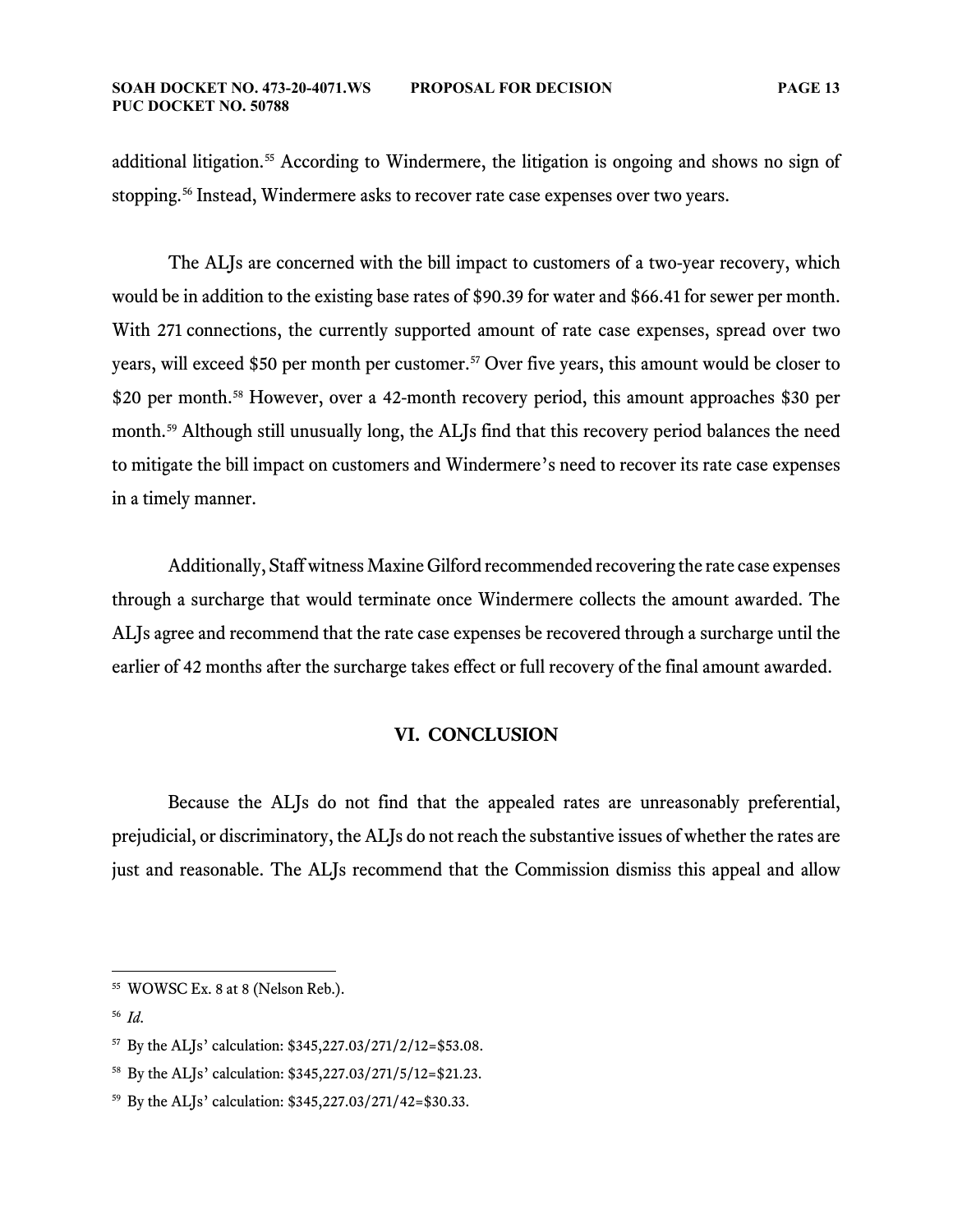Windermere to recover its rate case expenses through a surcharge until the earlier of 42 months after the surcharge takes effect or full recovery of the amount awarded.

Alternatively, if the Commission believes it is appropriate to address whether the rates are just and reasonable, the ALJs recommend that the Commission remand this matter to SOAH for a proposal for decision based on the existing record and argument, so as to avoid additional rate case expenses.

# **VII. FINDINGS OF FACT**

# *General and Procedural Findings*

- 1. Windermere Oaks Water Supply Corporation (Windermere or WOWSC) is a nonprofit water supply and sewer service corporation operating under chapters 49 and 67 of the Texas Water Code (TWC).
- 2. Windermere's water and sewer service certificates of convenience and necessity numbers are 12011 and 20662.
- 3. Windermere is managed by a member-elected board of directors, where each director must be a member and customer of the corporation.
- 4. Windermere has five board members, and the board of directors elects its officers.
- 5. On February 1, 2020, the board approved a rate increase that took effect beginning March 23, 2020.
- 6. On or about February 11, 2020, Windermere sent notice of its rate increase to its customers.
- 7. On April 27, 2020, certain ratepayers (Ratepayers) timely filed a petition under TWC § 13.043(b) to appeal the decision by the board.
- 8. The petition was filed within 90 days after the effective date of the rate change.
- 9. As of the date of the board's decision to increase rates in 2020, Windermere had 271 water connections and 245 sewer connections.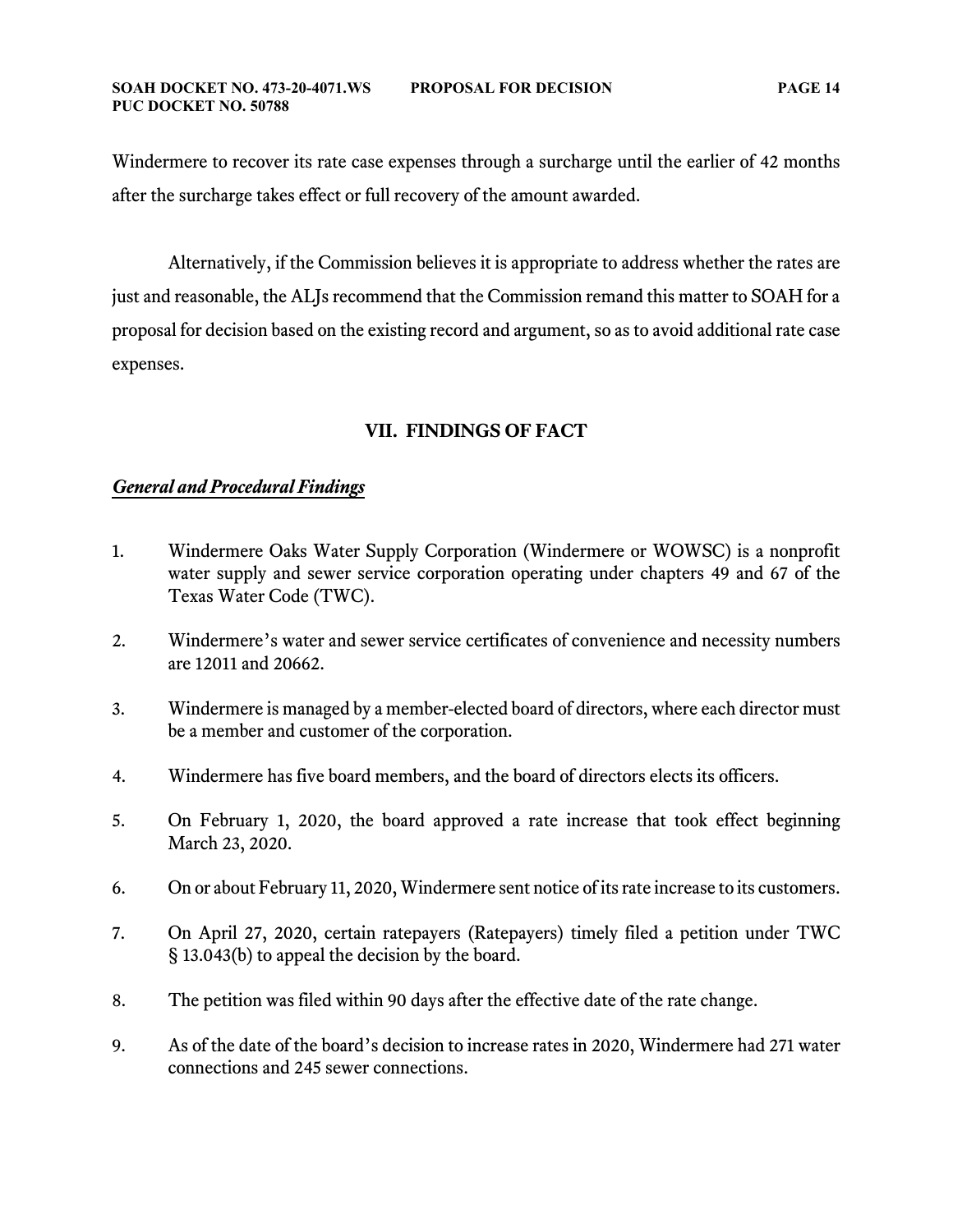- 10. Fifty-two ratepayers signed the petition.
- 11. Greater than 10 percent of Windermere's total active connections at the time of filing signed a petition to contest the rate increase.
- 12. On May 27, 2020, Windermere filed a response to the petition.
- 13. No party requested an effective date other than the original one proposed by Windermere.
- 14. The appealed rates were in effect from March 23, 2020, to the present.
- 15. Only the base rates for water and sewer service were appealed.
- 16. On June 23, 2020, by Order No. 3, a Public Utility Commission of Texas (Commission) administrative law judge (ALJ) found the petition administratively complete.
- 17. On June 23, 2020, the Commission referred the case to the State Office of Administrative Hearings (SOAH), requesting the assignment of an ALJ to conduct a hearing and issue a proposal for decision, if necessary.
- 18. On July 16, 2020, the Commission issued a Preliminary Order identifying eleven issues to be addressed in the SOAH proceeding.
- 19. On October 8, 2020, by SOAH Order No. 5, this matter was referred to mediation.
- 20. On January 19, 2021, a mediator's report stated that the parties did not reach agreement during mediation.
- 21. No party moved to establish interim rates.
- 22. On March 10, 2021, Windermere filed direct testimony of George Burriss, Joe Gimenez, Mike Nelson and Jamie Mauldin.
- 23. On April 7, 2021, Ratepayers filed direct testimony of Daniel Flunker, Pattie Flunker, Bill Stein, and Kathryn E. Allen.
- 24. On May 5, 2021, Commission staff (Staff) filed direct testimony of Spencer English, Stephen Mendoza, Heidi Graham, and Maxine Gilford. The testimony of Spencer English was subsequently adopted by Mark Filarowicz.
- 25. On July 7, 2021, the Windermere filed rebuttal testimony of Mike Nelson, Joe Gimenez, and Grant Rabon.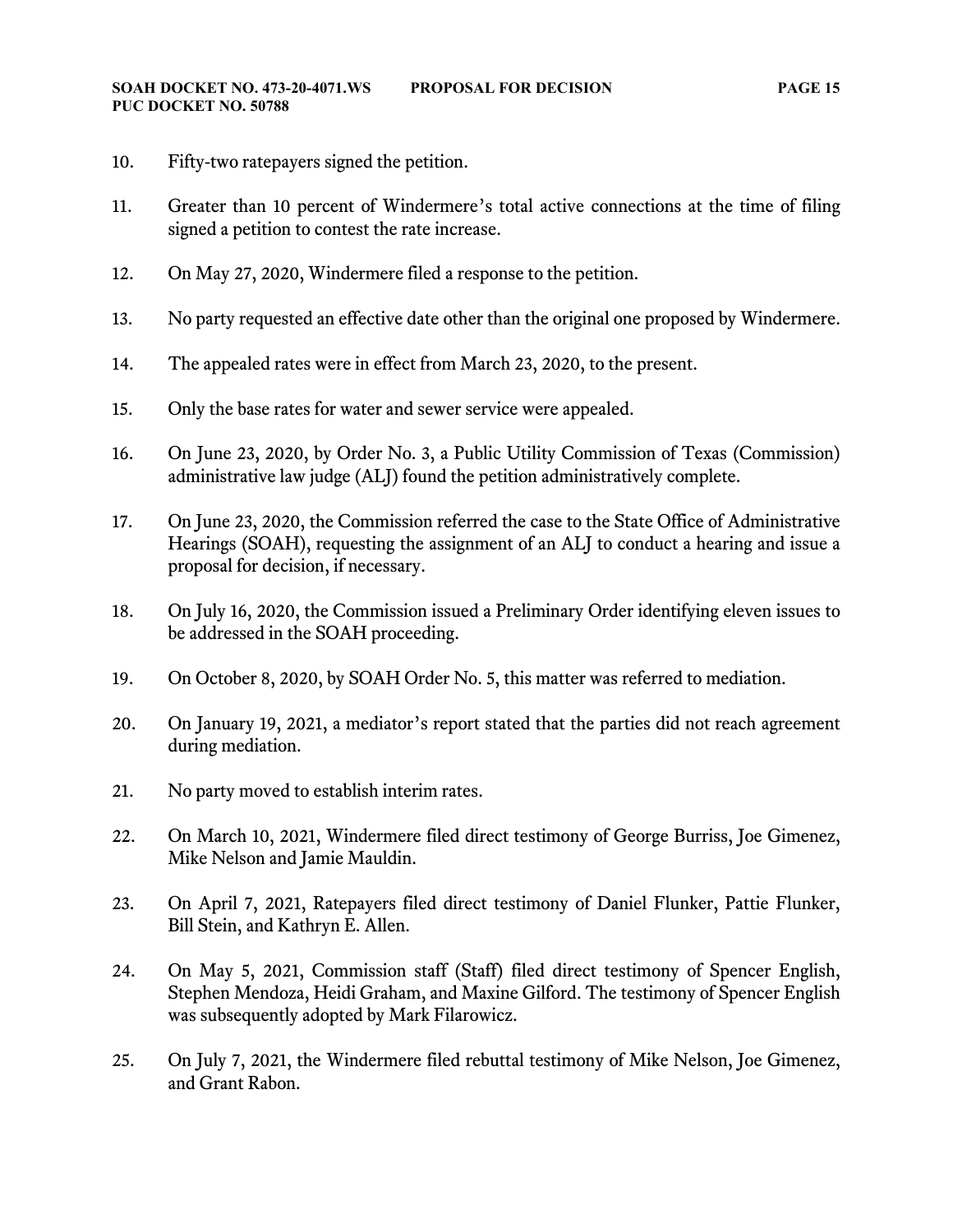- 26. On June 7, 2021, Windermere filed the first supplemental direct testimony of Jamie Mauldin.
- 27. On November 19, 2021, Windermere filed the second supplemental direct testimony of Jamie Mauldin.
- 28. On November 23, 2021, Staff filed the supplemental direct testimony of Maxine Gilford.
- 29. Windermere provided written notice of the hearing to all affected customers.
- 30. On December 1-3, 2021, a hearing on the merits was held before ALJs Christiaan Siano and Daniel Wiseman via Zoom videoconference at which Windermere, Ratepayers, and Staff appeared.
- 31. On December 6, 2021, SOAH Order No. 15 set a post-hearing briefing schedule.
- 32. On December 11, 2021, Ratepayers filed a motion for interim relief.
- 33. On December 20, 2021, SOAH Order No. 16 denied the motion for interim relief.
- 34. Under SOAH Order No. 15, initial post-hearing briefs were due on December 30, 2021, and reply briefs were due on January 25, 2022.
- 35. On December 30, 2021, Windermere filed the third supplement direct testimony of Jamie Mauldin.
- 36. On February 1, 2022, Windermere moved to strike portions of Ratepayers' reply brief and response to Windermere's motion to admit evidence.
- 37. By SOAH Order No. 17, the motions to strike were denied.
- 38. By SOAH Order No. 18, the record was reopened and WOWSC Exhibit 22 was admitted into the evidentiary record. The record closed on February 15, 2022.

#### *Background*

- 39. Windermere provides water and sewer service.
- 40. Windermere board's February 1, 2020 rate decision resulted in a monthly base rate of \$90.39 for water service and \$66.41 for sewer service.
- 41. There is no meter size except for the 5/8" x 3/4" meter.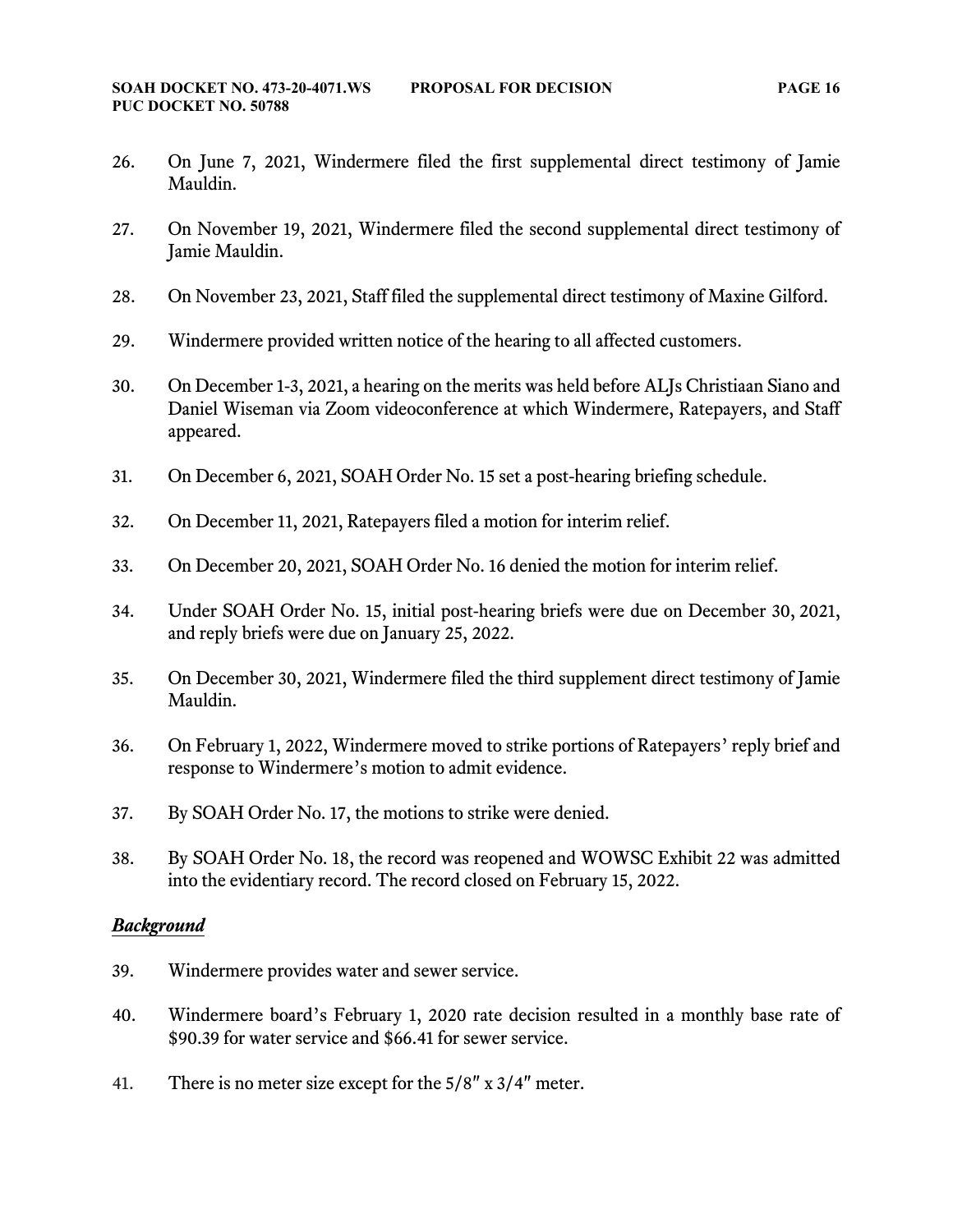- 42. Water and sewer service each have a single base rate applicable to a single meter size.
- 43. All customers are charged the same rates.

# *Rate Case Expenses*

- 44. The rate case expenses of \$345,227.03 through December 15, 2021, are supported as reasonable and necessary.
- 45. A 42-month recovery period for rate case expenses is reasonable considering the rate impact on customers and the need to recover rate case expenses in a timely manner.
- 46. The rate case expense surcharge should be calculated based on a 42-month recovery, and the surcharge should continue until the earlier of 42 months after the surcharge takes effect or all reasonable and necessary rate case expenses are fully recovered.

# **VIII. CONCLUSIONS OF LAW**

- 1. Windermere is a nonprofit water supply and sewer service corporation governed by TWC chapters 49 and 67 and is a retail public utility as defined by TWC § 13.002(19) and 16 Texas Administrative Code (TAC) § 24.3(31).
- 2. Windermere is governed by the Business Organizations Code. TWC § 67.004; House Comm. on Bus. & Indus., Bill Analysis at 1, 63, Tex. H.B. 1156, 78th Leg., R.S. (2003).
- 3. The Commission has jurisdiction over this proceeding under TWC § 13.043(b)(1) and 16 TAC § 24.101.
- 4. Upon referral, SOAH has jurisdiction to conduct the hearing and issue a proposal for decision pursuant to Texas Government Code § 2003.049.
- 5. Notice of the hearing was provided consistent with Texas Government Code §§ 2001.051-.052 and 16 TAC § 22.55.
- 6. Windermere substantially complied with 16 TAC § 24.101(c)(6) regarding notice of the hearing.
- 7. The petition for review was timely filed with the Commission and with Windermere in compliance with TWC § 13.043(c) and 16 TAC § 24.101(b).
- 8. The petition for review was signed by more than 10 percent of Windermere's ratepayers whose rates were changed by the rates appealed and who were eligible to file an appeal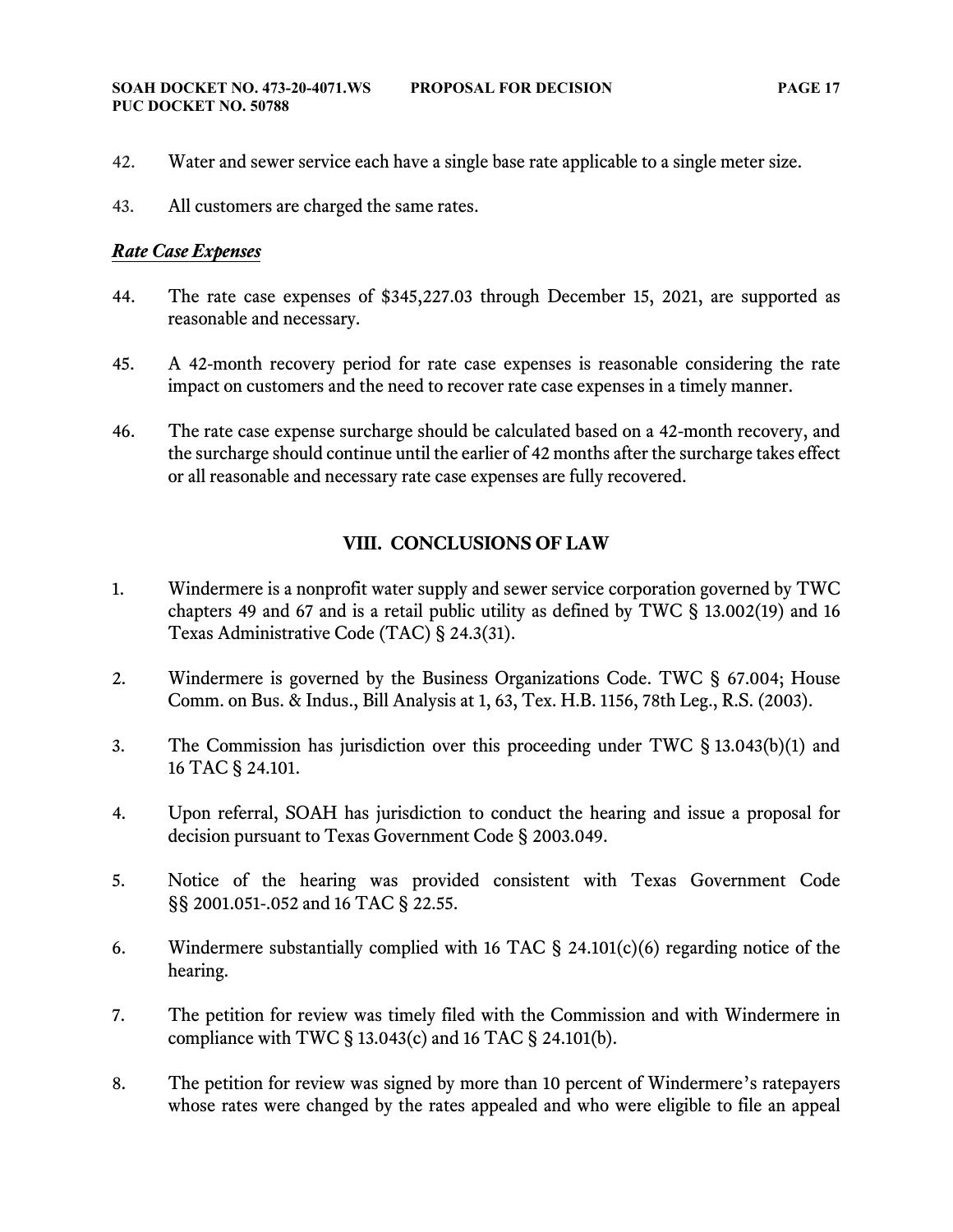under TWC § 13.043(b) in compliance with TWC § 13.043(c), 16 TAC § 24.101(b) and (d), and 16 TAC § 24.103(b).

- 9. Windermere's volumetric rates are not subject to this appeal.
- 10. In a rate appeal, the service provider bears the burden of proof to establish that the contested rates are just and reasonable. 16 TAC § 24.12.
- 11. The Commission hears this appeal *de novo*.
- 12. Under TWC § 13.043(e), the Commission may in an appeal brought under TWC § 13.043(b) consider the information that was available to the governing body of the retail public utility at the time the governing body set the rates appealed; any information that shows, or tends to show, the information that was available to the governing body at the time it set the rates appealed; and evidence of reasonable expenses incurred by the retail public utility in the appeal proceedings.
- 13. The Commission must find that the appealed rates are unreasonably preferential, prejudicial, or discriminatory before setting just and reasonable rates. TWC § 13.043(j); *Tex. Water Comm'n v. City of Fort Worth*, 875 S.W.2d 332, 336 (Tex. App.—Austin 1994, writ denied).
- 14. The party challenging the rates has the burden of proof to establish that the contested rates are unreasonably preferential, prejudicial, or discriminatory. 16 TAC § 24.12; 1 TAC § 155.427.
- 15. The assessment of whether the rates are unreasonably preferential, prejudicial, or discriminatory is done without regard to whether the rates are just and reasonable.
- 16. Windermere has one class of members, as defined by TWC § 13.002(11).
- 17. The appealed rates were not shown to be unreasonably preferential, prejudicial, or discriminatory. TWC § 13.043(j).
- 18. The Commission may allow the recovery of Windermere's reasonable expenses incurred in the appeal proceedings. TWC § 13.043(e).
- 19. A water supply corporation may employ and compensate counsel to represent the corporation as the board determines is necessary. TWC § 67.013.
- 20. 16 TAC § 24.44 does not apply to rate appeals brought under TWC § 13.043(b), but may be used as a guide in evaluating the reasonableness of rate case expenses.